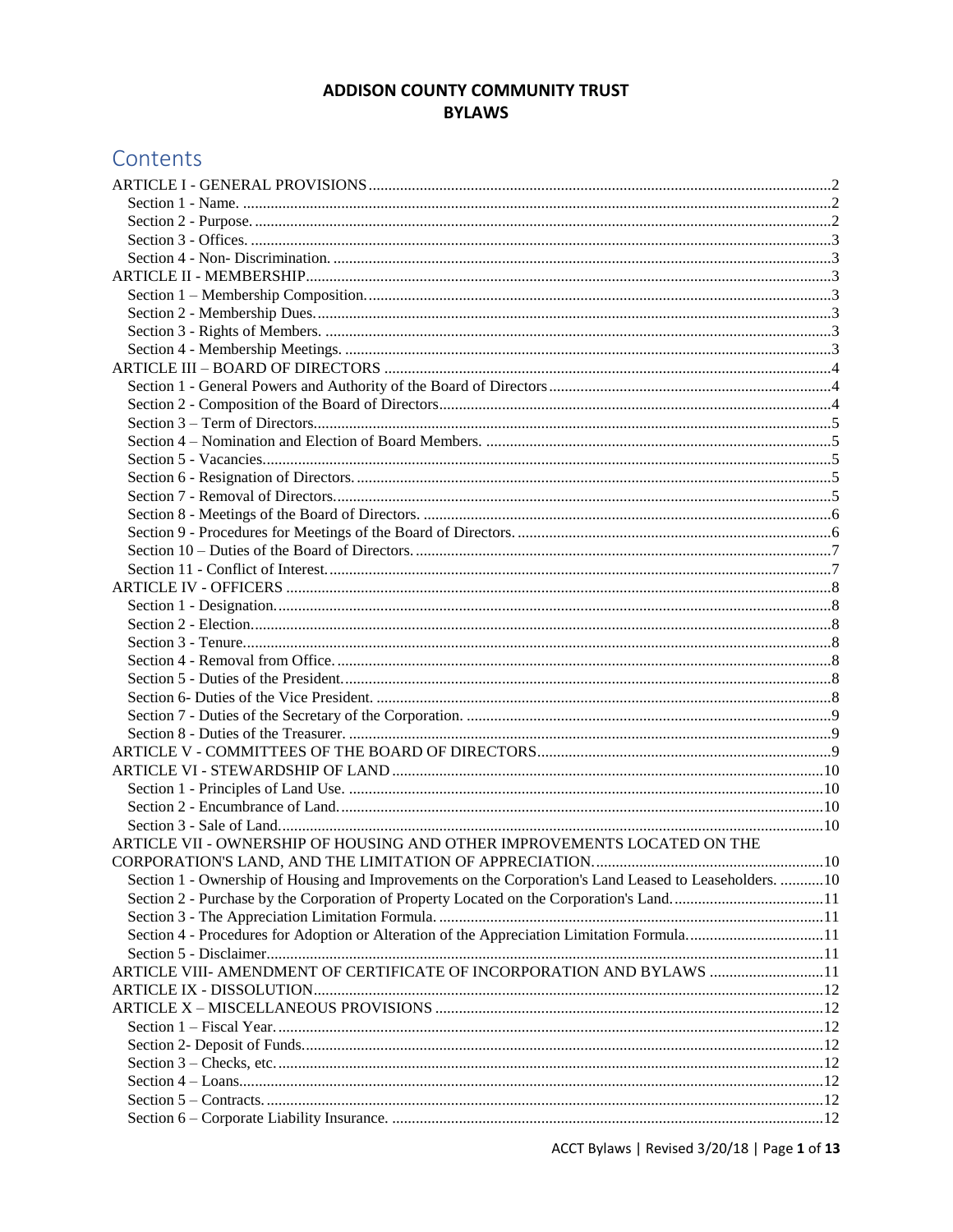# <span id="page-1-0"></span>ARTICLE I - GENERAL PROVISIONS

# <span id="page-1-1"></span>Section 1 - Name.

The name of the Corporation is the Addison County Community Trust, hereinafter referred to as the "Corporation."

# <span id="page-1-2"></span>Section 2 - Purpose.

This non-profit corporation is organized for charitable purposes and to establish and maintain in Addison County, housing for low and moderate-income families while maintaining the historic and aesthetic qualities of the county. The Corporation shall promote the general social welfare of the community and for that purpose may:

- i. acquire, construct, rehabilitate, and provide housing and related facilities without regard to race, color, creed, sex, or national origin;
- ii. acquire, improve and operate any real or personal property or interest or rights therein or appurtenant;
- iii. sell, convey, assign, mortgage, or lease any real or personal property;
- iv. borrow money and execute such evidence of indebtedness and such contracts, agreements and instruments as may be necessary, and execute and deliver any mortgage, deed of trust, assignment of income, or other security instrument in connection therewith; and
- v. do all things necessary and appropriate for carrying out and exercising the foregoing purposes and powers. The affairs of the Corporation shall be conducted in such a manner at all times as to maintain its charitable status, and to qualify for tax exempt status pursuant the Section 501 of the Internal Revenue Code of 1954 as amended.

The Corporation shall also have the following purposes:

- i. to acquire and hold land and housing in trust in order to provide access to land and housing for current and future low and moderate income Addison County residents;
- ii. to provide coordination and centralization of affordable housing technical assistance and information;
- iii. to promote the general social welfare of Addison County communities through holding land leases for facilities such as health centers, childcares, emergency shelters, and others;
- iv. to acquire and hold properties in order to provide access to space for enterprises, both commercial and other, which will contribute to community well-being, preserve affordable space for such enterprises and build an economic base for Addison County communities; and
- v. to educate community residents and provide community service and leadership in support of the development of decent affordable housing throughout Addison County.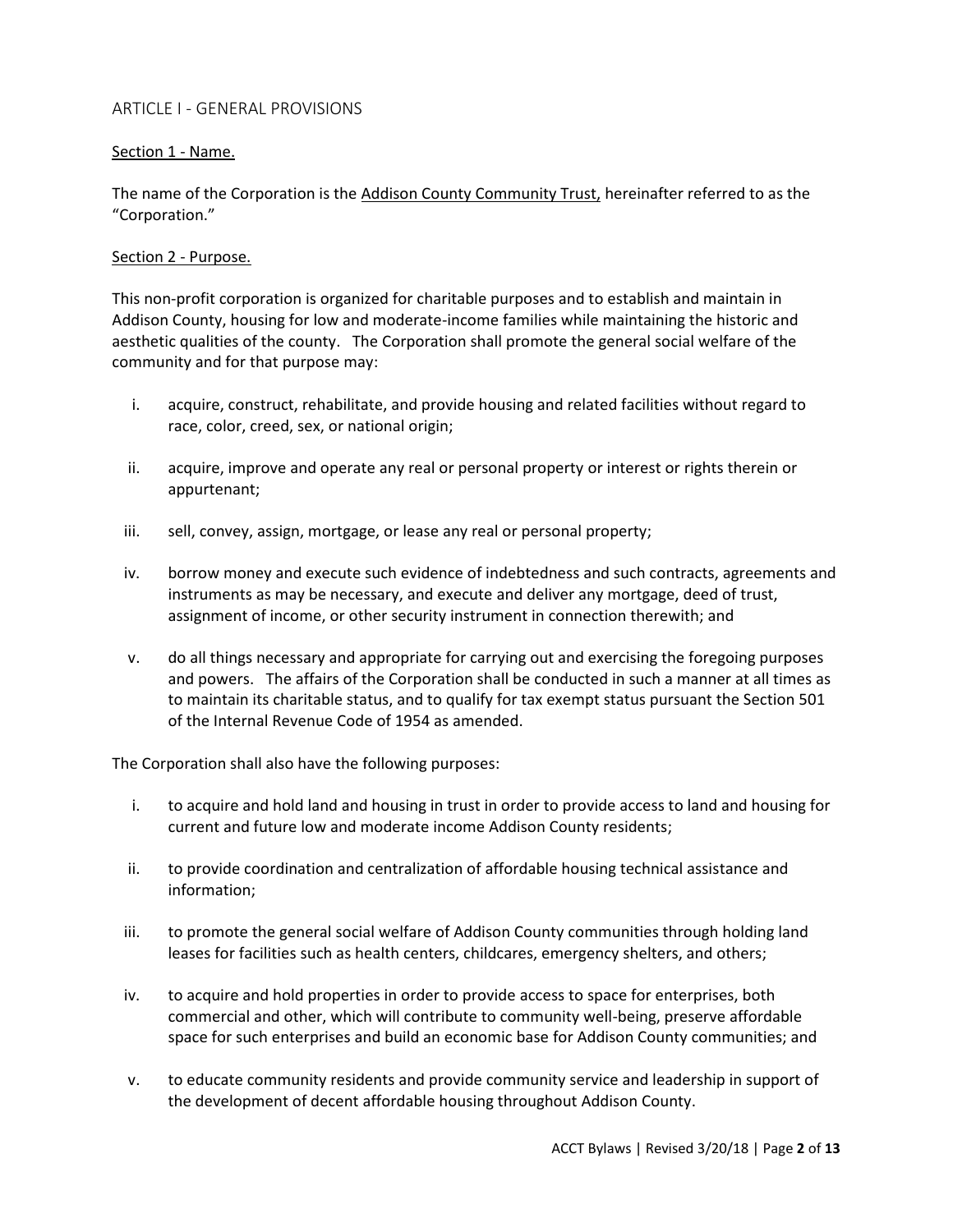The enumeration above of the specific powers shall not be construed as limiting or restricting in any manner either the meaning or the general terms used in any of these clauses or the scope of the general powers of the Corporation created by them; nor shall the expression of one in any of these clauses be deemed to exclude another not expressed, although it be of like nature.

# <span id="page-2-0"></span>Section 3 - Offices.

The principal office of the Corporation shall be located in Vergennes, Vermont. The Board of Directors may establish other offices, from time to time, within the State of Vermont, as the affairs of the Corporation require.

# <span id="page-2-1"></span>Section 4 - Non- Discrimination.

In all of its dealings with residents, prospective residents and all other persons, the Corporation and/or its duly authorized agents and bodies shall not discriminate against any individual or group for reasons of race, color, creed, sex, age, culture, national origin, marital status, sexual preference, or physical capability.

# <span id="page-2-2"></span>ARTICLE II - MEMBERSHIP

# <span id="page-2-3"></span>Section 1 – Membership Composition.

The membership shall be comprised of each member of the Board of Directors, the Executive Director and all current residents of the Corporation over eighteen years of age who are in good standing with the Corporation. Residents shall include owners of resale-restricted homes, residents of mobile home parks, and tenants of apartments owned and/or managed by ACCT.

# <span id="page-2-4"></span>Section 2 - Membership Dues.

There shall be no membership dues.

# <span id="page-2-5"></span>Section 3 - Rights of Members.

- i. Every member shall have the right to participate in meetings of the membership, to cast one vote on all matters properly put before the membership of the Corporation for consideration, to nominate members to serve on the Board of Directors as provided by these Bylaws, to serve on the Board of Directors or on committees if chosen, to receive notices of Membership or Special Meetings, and to receive Annual Reports as provided by these Bylaws.
- ii. The assent of the membership, in accordance with these Bylaws, shall be required before action may be taken on the dissolution of the Corporation or the amendment of the Certificate of Incorporation.

# <span id="page-2-6"></span>Section 4 - Membership Meetings.

a) Annual Meeting of Membership. There shall be an Annual Meeting of the Membership of the Corporation to receive reports to the membership by the Officers and Board of Directors and transact any other business properly put before the membership. The date, location and time of the Annual Meeting shall be determined by the Board. Written notice of every Annual Meeting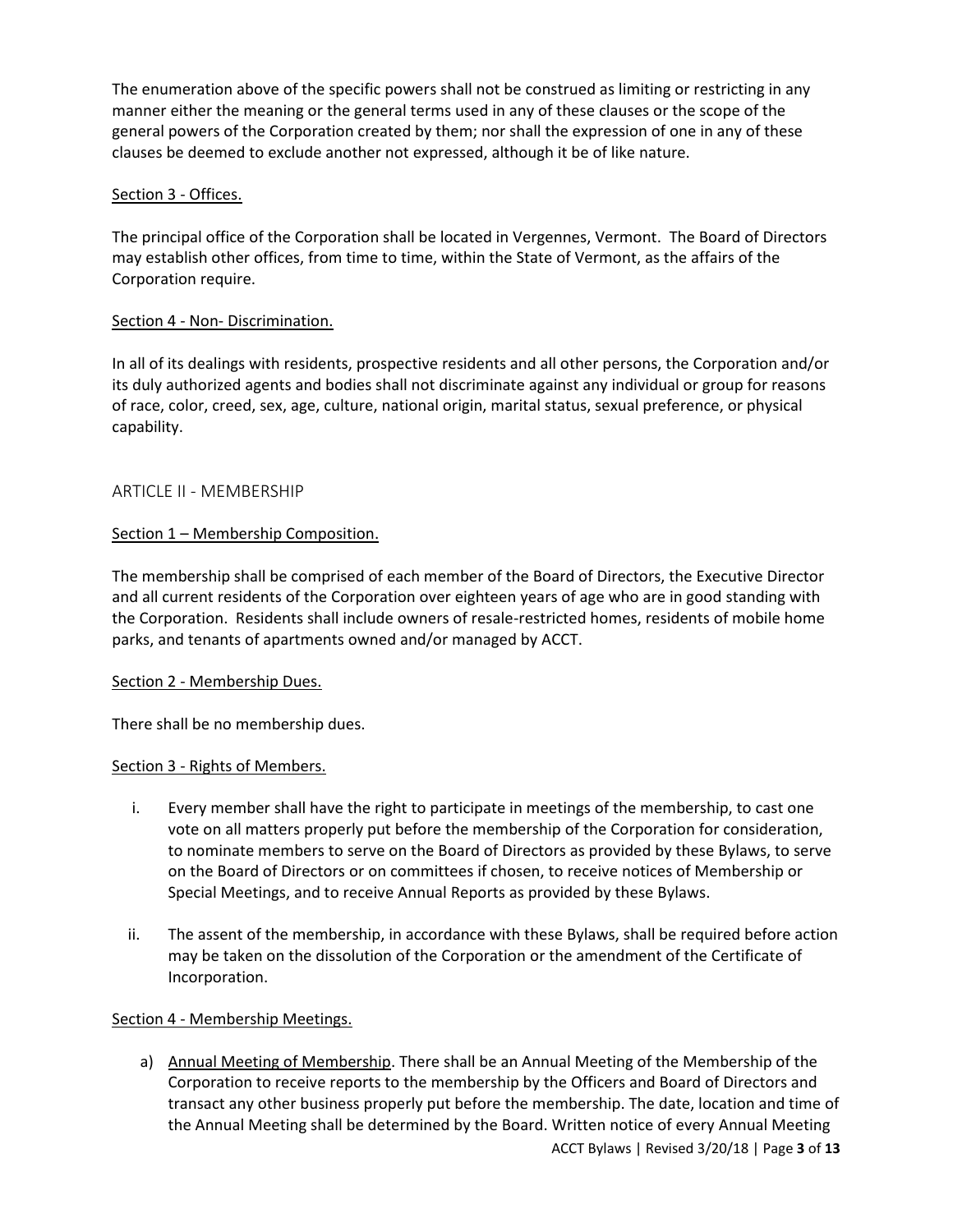shall be mailed to all members at least ten days prior to the meeting and shall include an agenda for the meeting.

- b) Special Meetings. Special meetings of the membership may be called by the Board of Directors or by a written petition, addressed to the President of the Corporation, signed by at least 25 members. Notice of the date, time and location of the Special Meeting shall be mailed to all members at least ten days before the meeting. At a Special Meeting, only those matters stated on the agenda, as included in the notice of the Special Meeting, may be acted upon at the Special Meeting.
- c) Open Meetings. All membership meetings shall be open to any person.
- d) Minutes. Minutes of all membership meetings shall be recorded by the Secretary of the Corporation or by such other person as the Board of Directors may designate and shall be made available to all members within one month following that meeting. Minutes for every meeting shall be approved by the membership at the next membership meeting.
- e) Quorum. A quorum shall consist of 15 members. A bylaw amendment to decrease the quorum for any member action may be approved by the Board.
- f) Decision Making. Whenever possible, decisions shall be made at membership meetings by the unanimous consent of the members present. In the event that unanimity is not attained, a decision shall be made by an affirmative vote of a majority of the members present and voting.

# <span id="page-3-0"></span>ARTICLE III – BOARD OF DIRECTORS

# <span id="page-3-1"></span>Section 1 - General Powers and Authority of the Board of Directors

All corporate powers shall be exercised by or under the authority of, and the affairs of the Corporation managed under the direction of the Board of Directors (the "Board"), including, but not limited to those powers necessary to achieve the purposes as set forth in Section 2 of Article I.

#### <span id="page-3-2"></span>Section 2 - Composition of the Board of Directors

The Board of Directors shall be no fewer than seven or greater than fifteen Directors, as the Board shall determine from time to time. All Directors shall be in good standing of the Corporation. The Board shall be composed of three separate "Board Categories", as follows:

- i. "Qualified Residents", defined as residents who reside in any of the Corporation's owned or managed properties and who are at least eighteen years of age;
- ii. "Public Representatives" representing the broad public interest of Addison County, such as municipal and social service representatives from community organizations, social service agencies and municipal governments; and
- iii. General Representatives.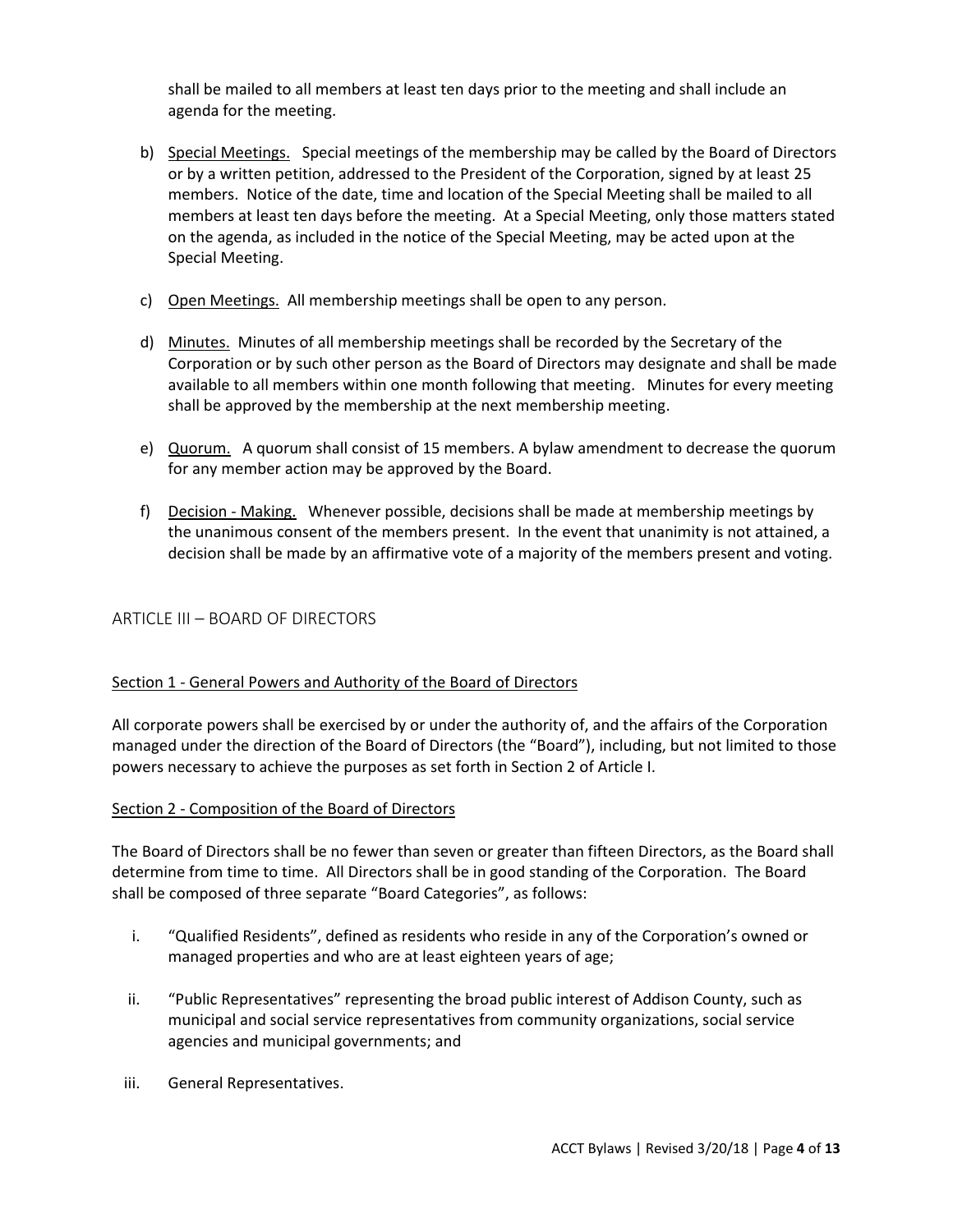Each of the above Categories shall be represented by approximately one third of the total number of directors at any given time. Low income representation shall also be a goal.

# <span id="page-4-0"></span>Section 3 – Term of Directors.

Each Director shall serve a term of three years and shall serve for a maximum of three consecutive terms. Directors shall be elected on a rotational basis such that in any given year, there shall be nominations representing approximately one third of the Board membership. The term of office of a regularly elected Director shall commence at the adjournment of the Annual Meeting in which he or she is elected. The term of office of a Replacement Director elected by the Board to fill a vacancy shall commence at the time of his or her acceptance of the position.

# <span id="page-4-1"></span>Section 4 – Nomination and Election of Board Members.

The Board shall appoint up to four directors to serve on the Nominating Committee until the next Annual Meeting. Members of the Nominating Committee may be appointed to successive terms. This committee shall be responsible for identifying and recruiting prospective directors of the Corporation and shall submit in writing a slate of nominees to the Secretary of the Corporation at least ten days prior to the Annual Meeting. The committee shall solicit, from residents and Board members, nominations of residents to fill any vacancies or expiring terms of the Resident Category of the Board.

A list of all persons nominated in each of the Categories shall be included with the notice of the Annual Meeting.

Directors shall be elected at the Annual Meeting by a majority of the Board members present, a quorum being assembled.

# <span id="page-4-2"></span>Section 5 - Vacancies.

If any Director vacates his or her term or is removed from the Board, the remaining Directors (though they may constitute less than a quorum) may elect a person from that Board Category to fill the vacancy, or may, by unanimous agreement, decide to leave the position vacant, provided the Board still includes the minimum number of Directors as defined in Section 2 of this Article. Elections to fill vacancies shall be by a majority of the remaining Directors. Such Replacement Directors elected by the Board shall serve until the next Annual Meeting, at which time a permanent replacement shall be elected to fulfill the remainder of the term according to the procedures described in Sections 2, 3 and 4 of this Article.

# <span id="page-4-3"></span>Section 6 - Resignation of Directors.

A Director may resign by delivering written notice to the Board of Directors or President of the Corporation. Unless otherwise specified, such resignation shall be effective upon the receipt of notice by the President.

# <span id="page-4-4"></span>Section 7 - Removal of Directors.

A Director may be removed without cause by the vote of two-thirds of the Directors then in office. In addition, a Director may be removed by affirmative vote of a majority of the Directors then in office for failing to attend three consecutive, regular meetings of the Board of Directors.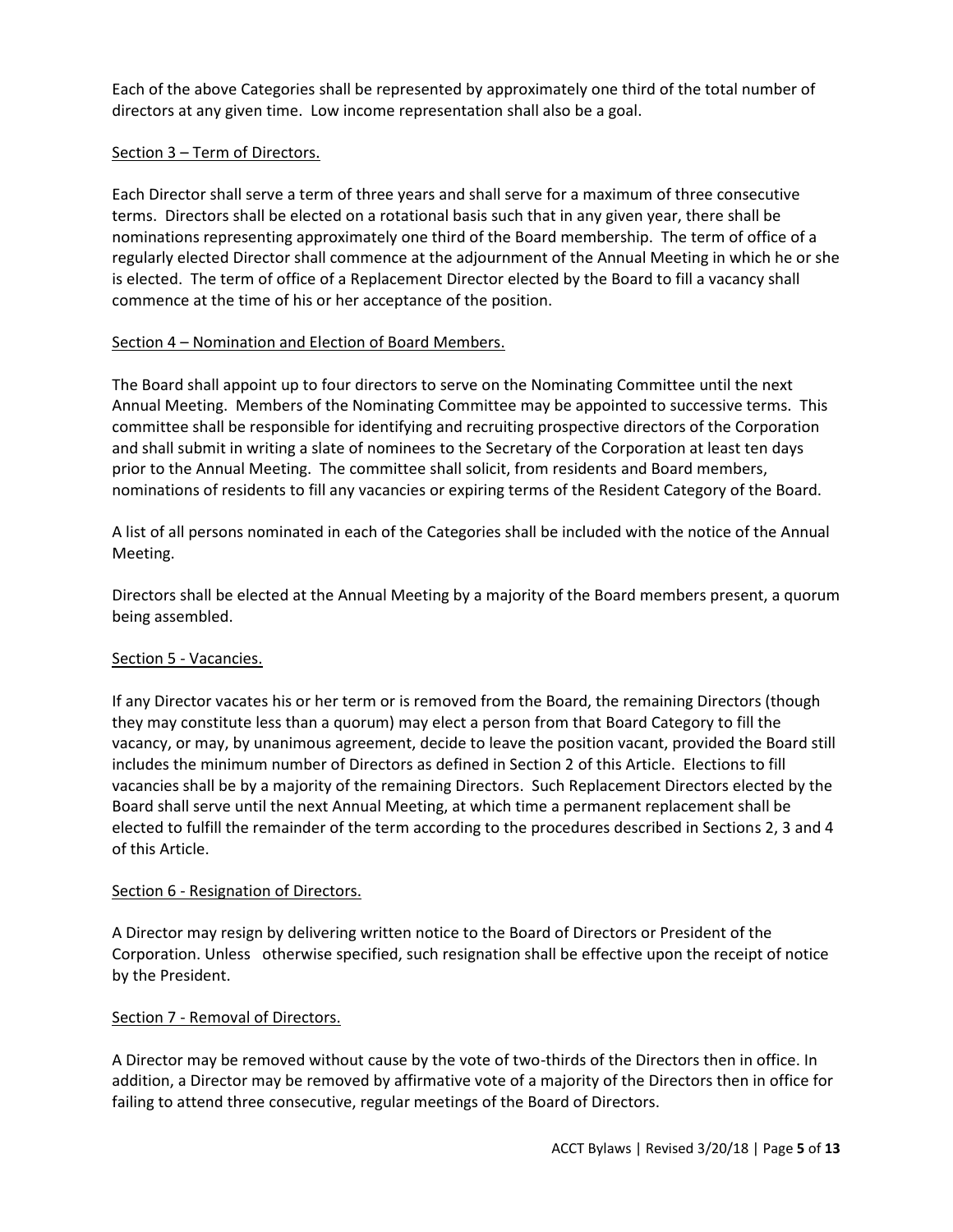# <span id="page-5-0"></span>Section 8 - Meetings of the Board of Directors.

- a) Notice of Meetings. Except as otherwise provided for special or emergency meetings, below, written notice of a Board meeting, along with a proposed agenda and minutes of the previous meeting, shall be e-mailed or otherwise distributed to all Directors at least two days prior to the meeting.
- b) Waiver of Notice. Any Director may waive any notice required by these Bylaws. Any Director who has not received notice of a Board Meeting but has attended that meeting shall be considered to have waived notice of that meeting, unless he or she requests that his or her protest be recorded in the minutes of the meeting.
- c) Annual Meeting. There shall be an annual meeting of the Corporation.
- d) Regular Meetings. The Board of Directors shall meet as needed but no less often than once every two months, at such times and places as the Board may establish.
- e) Special and Emergency Meetings. Special meetings may be called by the President or by any three Directors. Notice must be given as provided in paragraph a. of this Section, unless any three Directors determine that matter at hand constitutes an emergency, in which case an Emergency Meeting may be called without notice to the Residents. Every reasonable effort shall be made to notify all Directors. At any Special Meeting or Emergency Meeting of the Board, only those matters included in the announced agenda may be acted upon unless all of the Directors are present at the meeting and consent to take action on other matters.

# <span id="page-5-1"></span>Section 9 - Procedures for Meetings of the Board of Directors.

- a) Open Meetings. All meetings of the Board of Directors shall be open to any person except, when the Board has voted during an open meeting, to go into executive session.
- b) Executive Session. A motion to go into executive session shall state the nature of the business of the executive session, and no other matter may be considered in the executive session. Executive session topics shall be limited to matters prescribed by any applicable Vermont statutes. Attendance in executive session shall be limited to Board members, legal counsel, and any persons who are subjects of the discussion or whose knowledge is needed. Minutes of an executive session need not be taken; however, if they are taken, they shall be recorded as a part of the minutes of the meeting in which the Board has voted to go into executive session.
- c) Quorum. At any meeting the Board, a quorum shall consist of a majority of the Board of Directors.
- d) Decision Making. The Board shall attempt to reach unanimous agreement on all decisions. In the event that unanimous agreement cannot be achieved, a decision may be made by a majority of the Directors present and voting, a quorum being present, unless otherwise provided in this document
- e) Minutes. Minutes of all Board Meetings shall be recorded by the Secretary or by such other person as the Board may designate, and shall be approved by the Board at the next Board meeting. Minutes of each Board meeting shall be distributed with notice of the next Board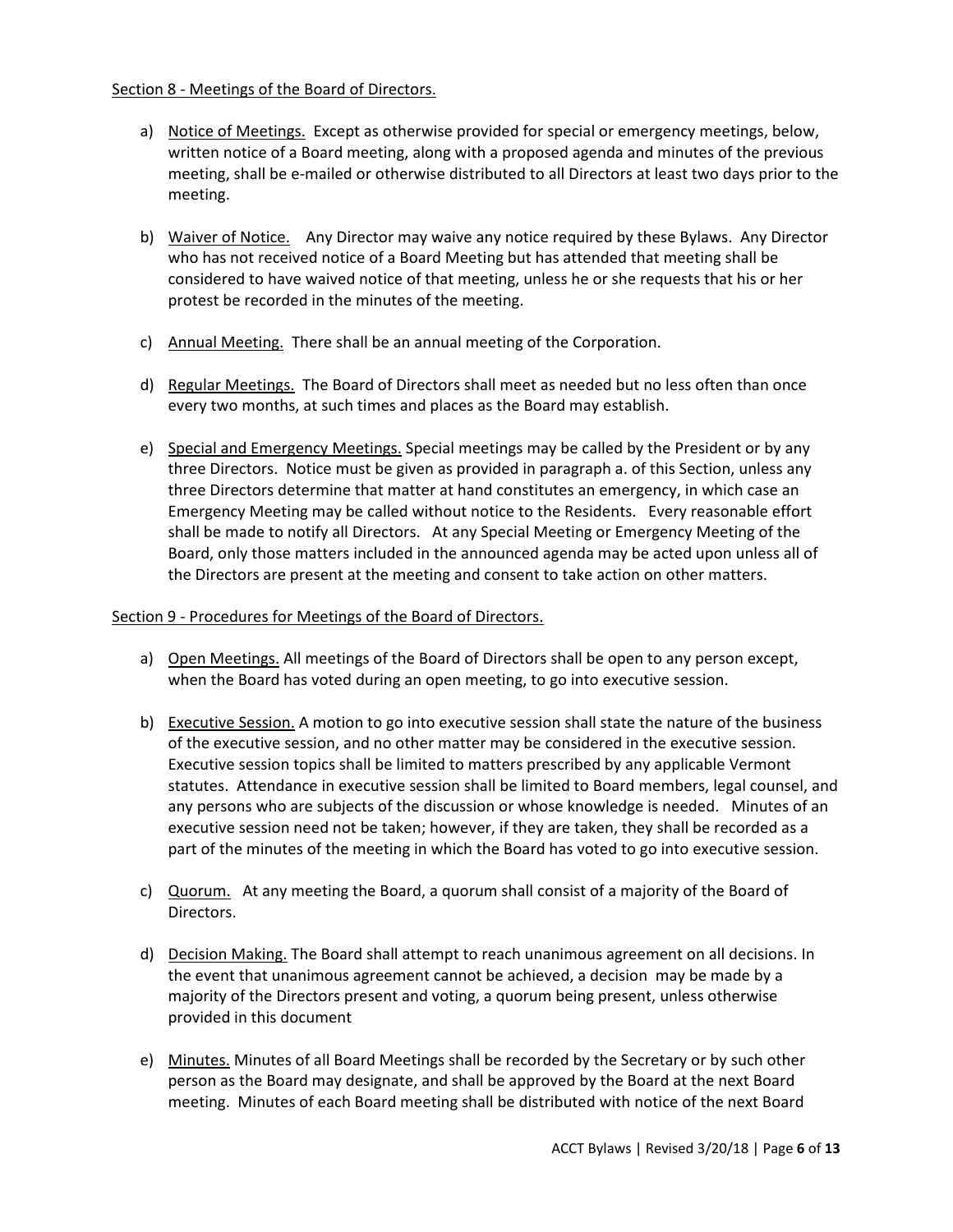meeting to all Directors. All minutes of Board meetings shall be kept on permanent record by the Corporation and shall be open for inspection.

# <span id="page-6-0"></span>Section 10 – Duties of the Board of Directors.

The Board shall be empowered to:

- i. Hire and supervise the Executive Director.
- ii. Select all Officers of the Corporation.
- iii. Create and appoint such standing or ad hoc committees (which may include persons who are not Trustees) as the Board considers necessary or desirable to conduct the affairs and further the purposes of the Corporation.
- iv. Approve annual operating budgets.
- v. Cause to be prepared a written Annual Report for the Corporation outlining the nature and results of the Corporation's activities during the preceding year, and showing the financial condition of the Corporation.
- vi. Provide notices of meetings, minutes and reports, as required by these Bylaws or otherwise required by the Membership.
- vii. Investigate any possible conflicts of interest within the Corporation.
- viii. Determine by whom deeds, contracts and other instruments shall be negotiated or executed on behalf of the Corporation.
- ix. Acquire personal and real property through donation or purchase and obtain development resources.
- x. Convey interests in land, enter into limited conveyances and covenants to restrict the use of land in accordance with the purposes of the Corporation, and terminate such restrictions when determined by the Board to be appropriate. Altering, amending or deleting the limited appreciation formula contained in such restrictive conveyances shall require an affirmative vote of two-thirds of the filled seats on the Board.
- xi. Accept grants and loans from public and private institutions enter into financing agreements, and encumber real estate owned by the Corporation as security for repayment of such loans.
- xii. Approve the lending or granting of funds consistent with the Corporation's mission and the guidelines of any funds administered by the Corporation for such purpose.
- xiii. Exercise all other powers necessary to conduct the affairs and further the purposes of the Corporation in conformance with the Vermont Nonprofit Corporation Act, Title 11 B of the Vermont Statutes, the Corporation's Articles of Association and these Bylaws.

# <span id="page-6-1"></span>Section 11 - Conflict of Interest.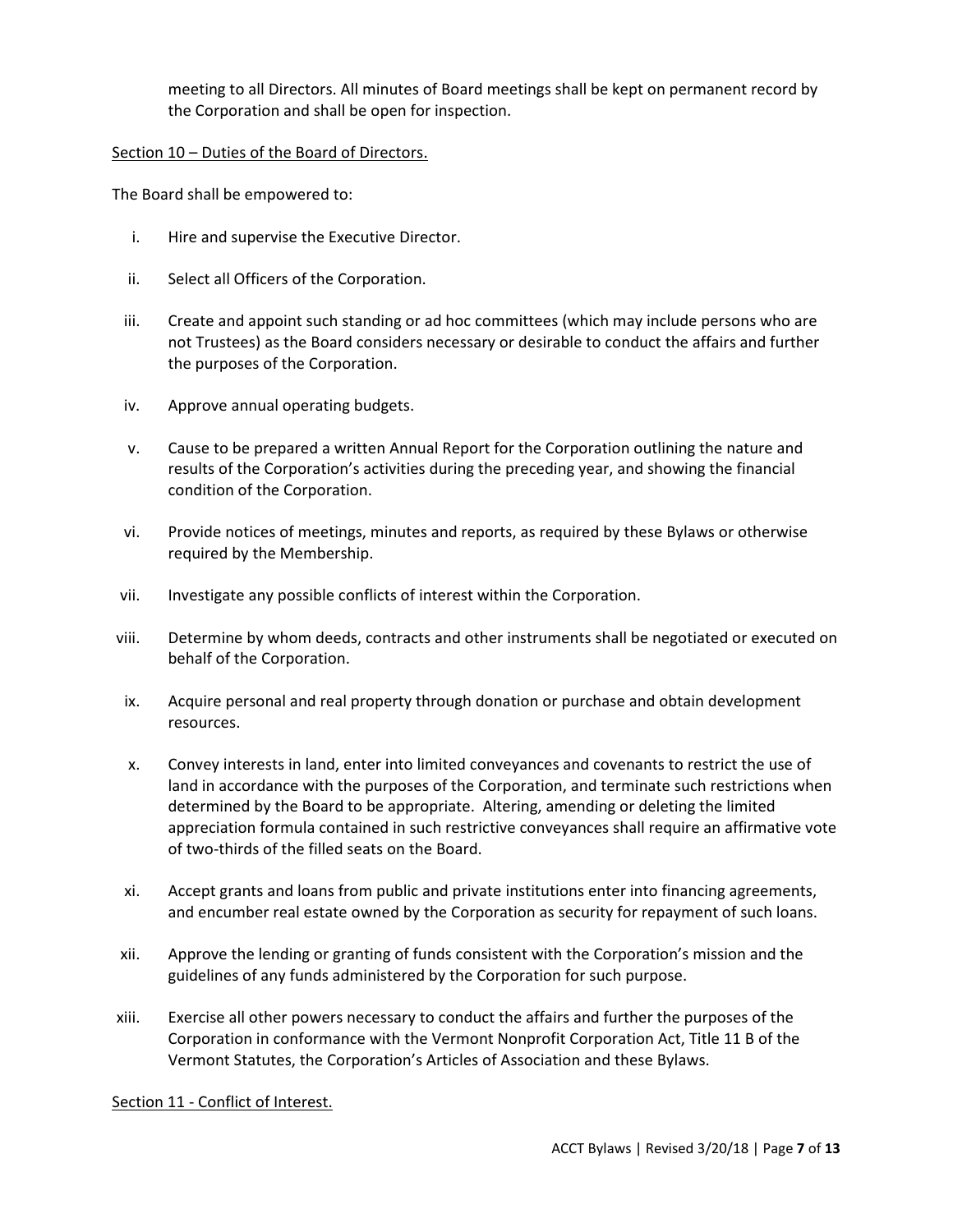Prior to their election and annually thereafter, each Director shall file with the Secretary of the Corporation a statement indicating any conflict of interest as defined by the Corporation's conflict of interest policy. Such statements shall be preserved in the permanent records of the Corporation.

# <span id="page-7-0"></span>ARTICLE IV - OFFICERS

# <span id="page-7-1"></span>Section 1 - Designation.

The officers of the Corporation shall be: President, Vice President, Secretary, and Treasurer.

#### <span id="page-7-2"></span>Section 2 - Election.

At each Annual Meeting, the officers of the Corporation shall be elected by a majority vote of the Board of Directors, from among themselves. Any vacancies occurring in any of these officers shall be filled by the Board for the unexpired term.

#### <span id="page-7-3"></span>Section 3 - Tenure.

The officers shall hold office until the end of the next Annual Meeting after their election, unless, before such time, they resign or are removed from their offices, or unless they resign from the Board of Directors. Any officer who ceases to be a member of the Board of Directors shall thereby cease to be an officer.

#### <span id="page-7-4"></span>Section 4 - Removal from Office.

The officers shall serve at the pleasure of the Board of Directors and may be removed from office at any time by an affirmative vote of at least two-thirds of the entire board of Directors.

#### <span id="page-7-5"></span>Section 5 - Duties of the President.

The President shall, subject to the control of the Board of Directors, supervise and control the management of the Corporation in accordance with these Bylaws. The President may sign, with the Secretary or any other proper Officer of the Corporation so authorized by the Board of Directors, any deeds, leases, mortgages, bonds, contracts, or other instruments which lawfully may be executed on behalf of the Corporation, except where signing and execution thereof expressly shall be delegated by the Board of Directors to some other Officer or agent of the Corporation, or where required by law to be otherwise signed and executed. The President shall serve as the Chairperson of the Board of Directors and shall preside at all meetings of the Board of Directors. The President shall, in general, perform all duties incident to the office of President and such other duties as may be prescribed from time to time by the Board of Directors.

# <span id="page-7-6"></span>Section 6- Duties of the Vice President.

The Vice President of the Corporation shall perform all duties of the President in the event that the President is absent or unable to perform these duties and perform the duty assigned in these By-Laws regarding the resignation of a Director or the removal of a Director, when the President is disqualified from performing these duties.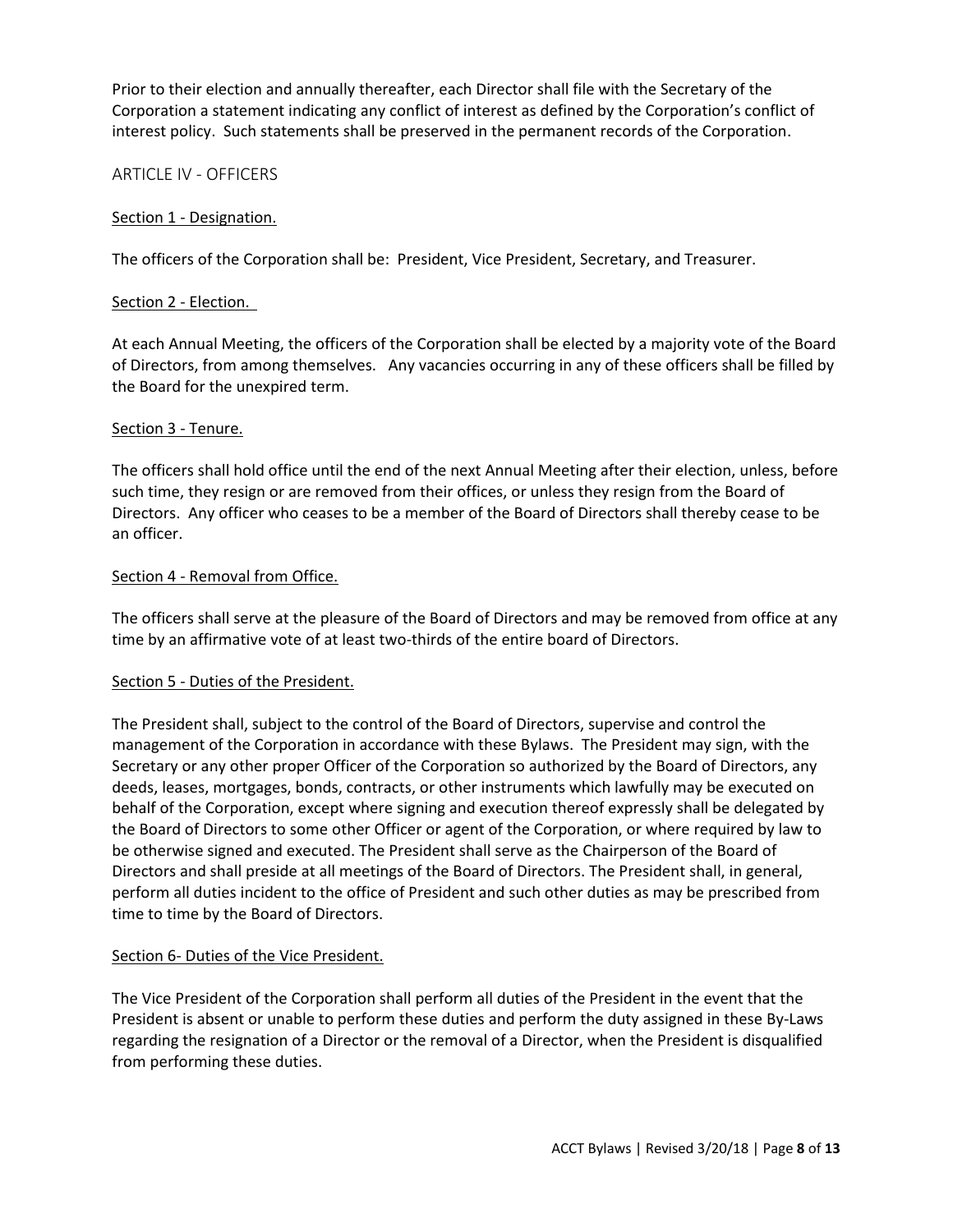# <span id="page-8-0"></span>Section 7 - Duties of the Secretary of the Corporation.

The Secretary of the Corporation shall:

- i. assure that notice of all meetings of the Board of Directors is given in accordance with these Bylaws;
- ii. assure that motions and votes in meetings of the Board of Directors are accurately stated in the minutes of such meetings;
- iii. assure that minutes of all meetings of the Board of Directors are recorded, distributed, and kept on permanent record, in accordance with these Bylaws;
- iv. perform such other duties as the Board of Directors may direct.

# <span id="page-8-1"></span>Section 8 - Duties of the Treasurer.

The Treasurer of the Corporation shall cause regular books of account to be kept, and shall render to the Board of Directors, from time to time as may be required, an account of the financial condition of the Corporation, shall deliver an annual report at the annual meeting, and shall perform all other duties properly required of the Treasurer by the Board of Directors. In addition, the Treasurer shall:

- i. Serve as Chair of the Finance Committee;
- ii. Manage, with the Finance Committee, the Board's review of, and action related to, the Board's financial responsibilities;
- iii. Work with the Executive Director and finance manager to ensure that appropriate financial reports are made available to the Board on a timely basis;
- iv. Assist the Executive Director and financial manager in preparing the annual budget, and presenting the budget to the Board for approval;
- v. Work with the Finance Committee and the Executive Director to develop Fiscal Policies for recommendation to the Board to ensure the financial integrity and sustainability of the organization;
- vi. Work with the Finance Committee and the Executive Director to develop long-term financial strategies; and
- vii. Keep currently informed of legal, regulatory and sector developments relating to the Board's financial responsibilities.

<span id="page-8-2"></span>ARTICLE V - COMMITTEES OF THE BOARD OF DIRECTORS

Committees of the Board of Directors shall include a finance committee, and nominating committee, and others as needed and shall serve at the pleasure of the Board of Directors.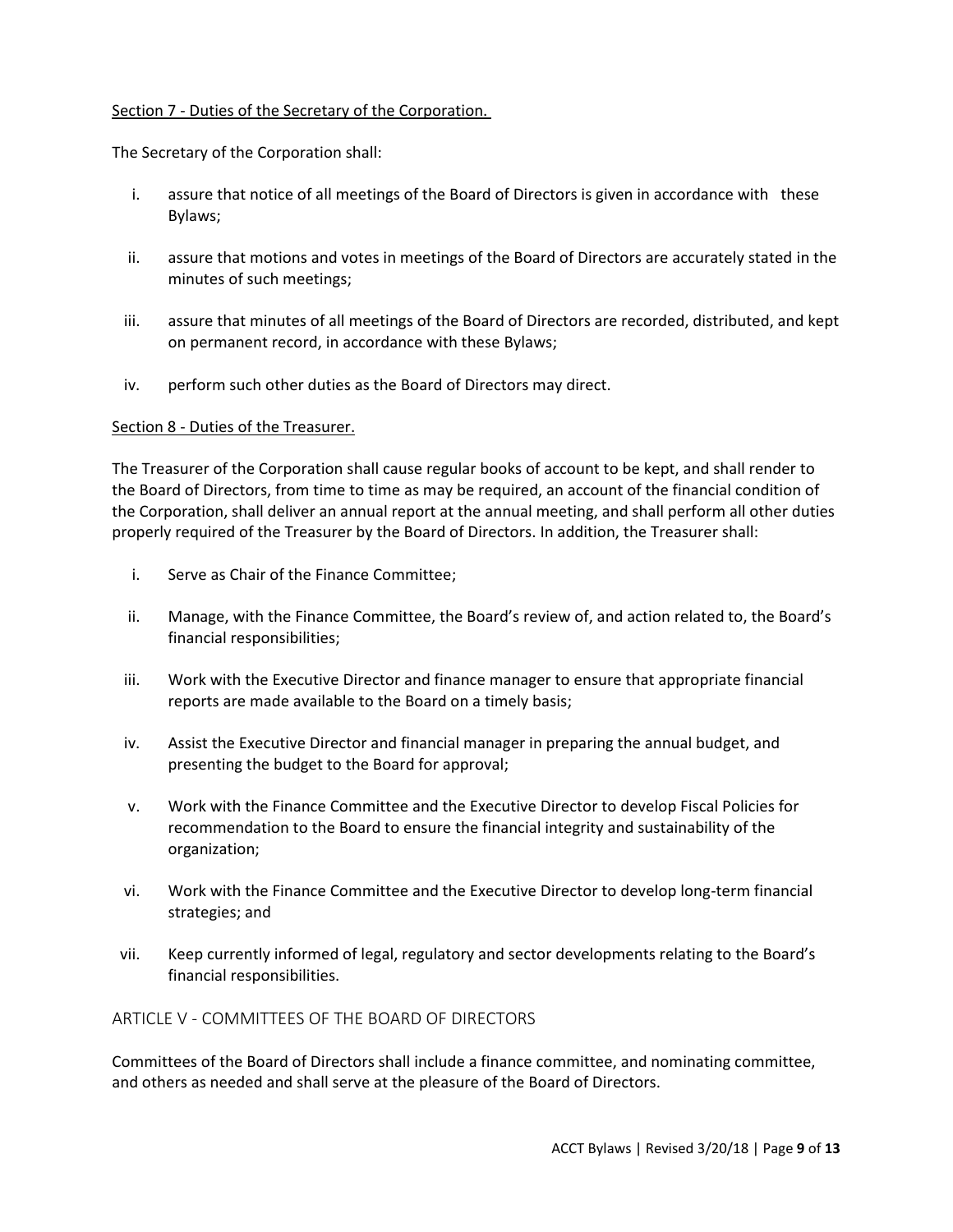# <span id="page-9-0"></span>ARTICLE VI - STEWARDSHIP OF LAND

#### <span id="page-9-1"></span>Section 1 - Principles of Land Use.

The Board of Directors shall oversee the use of land owned by the Corporation and shall convey the right to use such land so as to facilitate access to land and affordable housing by low-income, moderateincome and disadvantaged people. In so doing, the Board shall be guided by the following principles:

- i. The Board shall consider the needs of potential Residents and shall attempt to effect a just distribution of land use rights;
- ii. The Board shall convey land use rights in a manner that will preserve access to housing for future low-income, moderate-income and disadvantaged people; and
- iii. The Board shall convey land use rights in a manner that will promote the long-term well-being of the community and the long-term health of the environment.

#### <span id="page-9-2"></span>Section 2 - Encumbrance of Land.

The decision to mortgage or otherwise encumber land owned by the Corporation shall require the approval by a majority of the entire of Board of Directors.

#### <span id="page-9-3"></span>Section 3 - Sale of Land.

The sale of land does not conform to the general philosophy and purposes of the Corporation. Accordingly, land shall not be sold except in special circumstances where such a sale would further the goals of the Corporation.

No land shall be sold without:

- i. An affirmative vote of at least two-thirds of the entire Board of Directors at a regular or special Board meeting, provided that written notice of such a meeting has described the proposed sale and the reasons for the proposal; and
- ii. The written consent of seventy-five percent of any members who reside at the property being considered for sale.

Sale or Transfer of Land under this section shall not be construed to include regular activities relating to the formation of limited partnerships for the purpose of housing development.

<span id="page-9-4"></span>ARTICLE VII - OWNERSHIP OF HOUSING AND OTHER IMPROVEMENTS LOCATED ON THE CORPORATION'S LAND, AND THE LIMITATION OF APPRECIATION.

# <span id="page-9-5"></span>Section 1 - Ownership of Housing and Improvements on the Corporation's Land Leased to Leaseholders.

ACCT Bylaws | Revised 3/20/18 | Page **10** of **13** In accordance with the purposes of the Corporation, the Board of Directors shall take appropriate measures to promote and facilitate the ownership of housing and other improvements on the Corporation's land by low-income, moderate-income and disadvantaged people to whom the land is leased. These measures may include, but are not limited to, provisions for the sale of housing to leaseholders; provisions for financing the acquisition of housing by leaseholders, including direct loans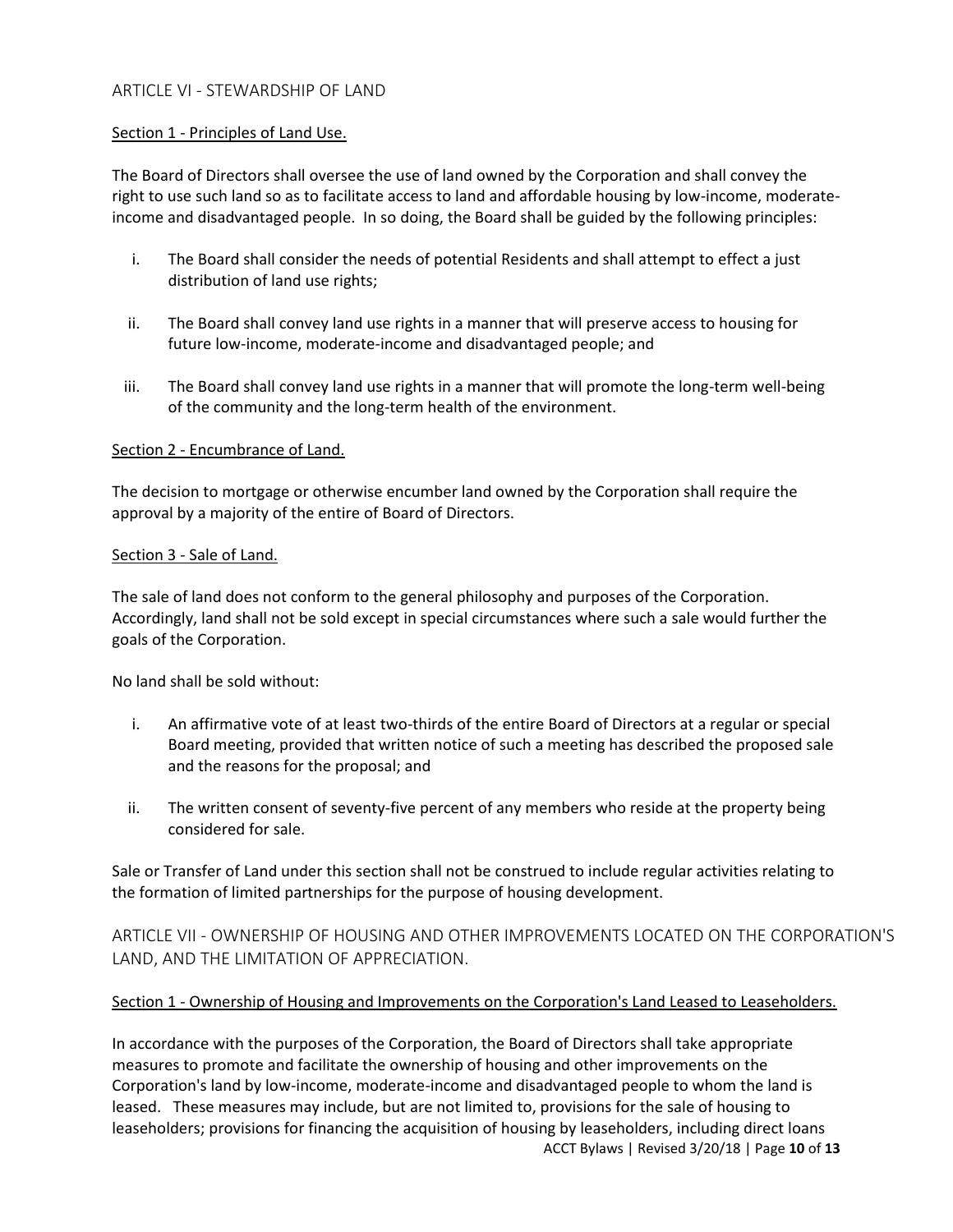to leaseholders by the Corporation; and provision for grants or other subsides that will lower the cost of housing for Leaseholders.

# <span id="page-10-0"></span>Section 2 - Purchase by the Corporation of Property Located on the Corporation's Land.

It is a purpose of the Corporation to assure the continued affordability of housing and other improvements on the Corporation's land for low-income, moderate-income and disadvantaged people in the future. Accordingly, when land-use rights are conveyed to Leaseholders, the Board of Directors shall assure that, as a condition of the conveyance, the Corporation is granted the right to purchase any housing or other improvements on the land, for a price determined by the "appreciation limitation formula," at such time as the lease is terminated.

# <span id="page-10-1"></span>Section 3 - The Appreciation Limitation Formula.

As used herein, the term "appreciation limitation" refers to restrictions placed on the price that leaseholders may receive when they sell housing and other improvements located on the Corporation's land. A policy establishing such restrictions in the form of an "appreciation limitations formula" shall be adopted by the Board of Directors in accordance with the following principles:

- i. To the extent possible, the formula shall allow the seller to receive a price based on value that the seller has actually invested (including the investment of the seller's labor) in the property being sold;
- ii. To the extent possible, the formula shall limit the price of the property to an amount that will be affordable for other low-income and disadvantaged people at the time of the transfer of ownership; and
- iii. To the extent possible, all leaseholders or other residents owning property located on the Corporation's land shall be treated equally.

# <span id="page-10-2"></span>Section 4 - Procedures for Adoption or Alteration of the Appreciation Limitation Formula.

The adoption or alteration of the appreciation limitation formula shall require an affirmative vote by at least two-thirds of the entire Board of Directors.

# <span id="page-10-3"></span>Section 5 - Disclaimer.

Nothing in this Article shall be construed as prohibiting the Corporation and its Leaseholders or other residents from entering into any type of mortgage agreement that is deemed appropriate and necessary in financing housing or other improvements in accordance with the purposes of the Corporation.

# <span id="page-10-4"></span>ARTICLE VIII- AMENDMENT OF CERTIFICATE OF INCORPORATION AND BYLAWS

The Certificate of Incorporation and these Bylaws may be altered or amended, in whole or in part, by the affirmative vote of two-thirds of the entire Board of Directors, except as provided for under Rights of Members.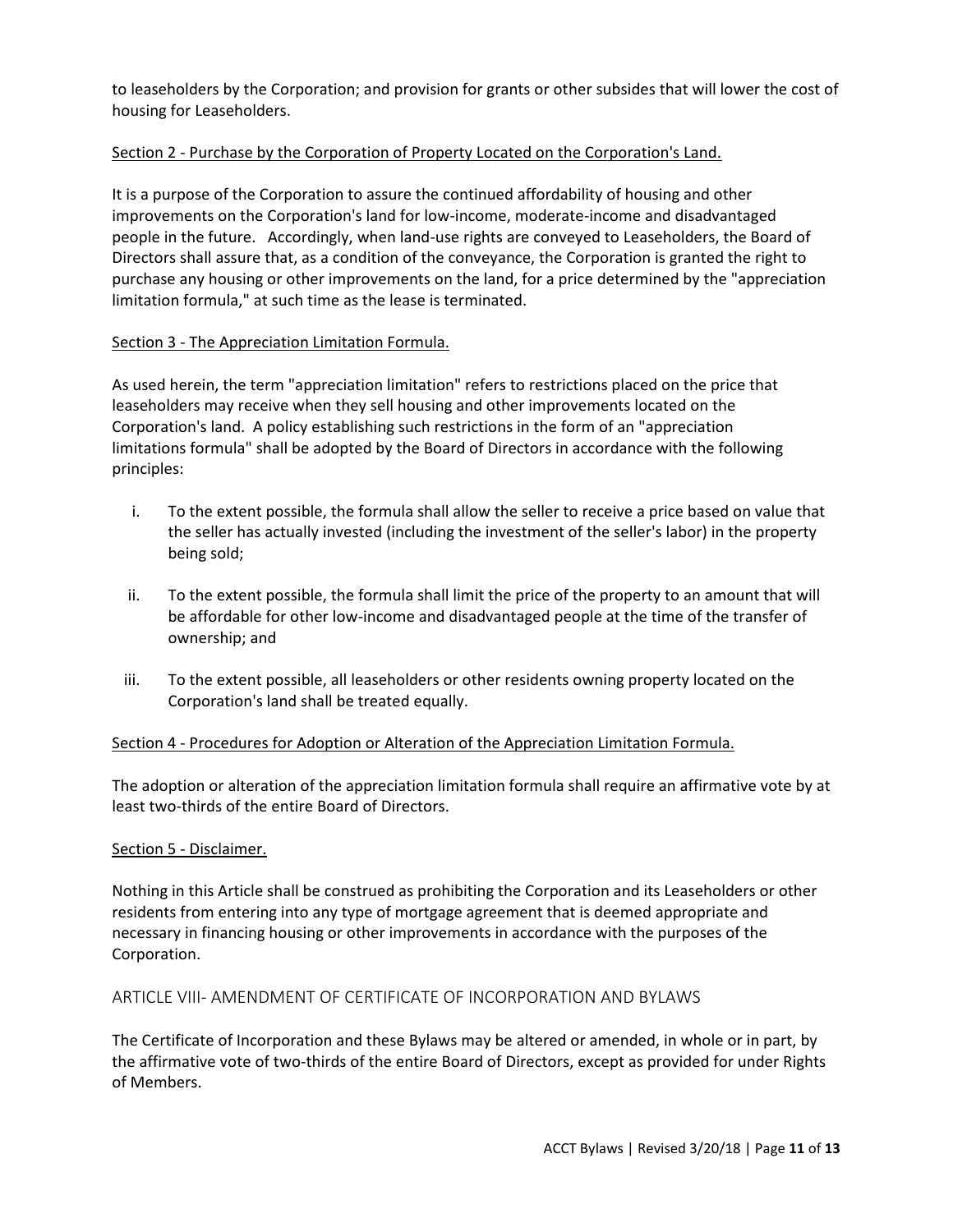# <span id="page-11-0"></span>ARTICLE IX - DISSOLUTION

In the event of dissolution of the Corporation or in the event it shall cease to carry out the purposes set forth, all business, property and assets of the Corporation shall go and be distributed exclusively for a charitable purpose to an organization exempt under Section 501 (c) (3) of the Internal Revenue Code or to a governmental unit or instrumentality for the public purpose of preserving access to affordable housing and open land for low-income, moderate-income, and disadvantaged people.

A decision to dissolve the Corporation and to distribute the Corporation's asset shall require an affirmative vote by at least two-thirds of the entire Board of Directors, and at least two thirds of the members present and voting at Board and Membership meetings, respectively, duly convened and specifically called to consider dissolution. Notice of each of the meetings to consider dissolution shall include the date, time and place of the meeting and shall be given no later than ten days prior to the meeting.

#### <span id="page-11-1"></span>ARTICLE X – MISCELLANEOUS PROVISIONS

#### <span id="page-11-2"></span>Section 1 – Fiscal Year.

The fiscal year of the Corporation shall begin on January 1 or each year, and shall end on December 31 of each year.

#### <span id="page-11-3"></span>Section 2- Deposit of Funds.

All funds of the Corporation not otherwise employed shall be deposited in such banks, trust companies, or other reliable depositories as the Board of Directors from time to time may determine.

#### <span id="page-11-4"></span>Section 3 – Checks, etc.

All checks, drafts, endorsements, notes, and evidence of indebtedness of the corporation shall be signed by such bonded officers or bonded agents of the Corporation and in such manner as the Board of Directors from time to time may determine. Endorsement for deposits to the credit of the Corporation shall be made in such manner as the Board of Directors from time to time may determine.

#### <span id="page-11-5"></span>Section 4 – Loans.

No loan or advances shall be contracted on behalf of the Corporation, and no note or other evidence of indebtedness shall be issued in its name, except as authorized by the Board of Directors. Any such authorization shall relate to specific transactions.

#### <span id="page-11-6"></span>Section 5 – Contracts.

Any officer or agent of the Corporation specifically authorized by the Board of Directors, may, on behalf of the Corporation, enter into those contracts or execute and deliver those instruments that are specifically authorized by the Board of Directors. Without the express and specific authorization of the Board of Directors, no officer or other agent of the Corporation may enter into any contract or execute and deliver any instrument in the name of the Corporation.

#### <span id="page-11-7"></span>Section 6 – Corporate Liability Insurance.